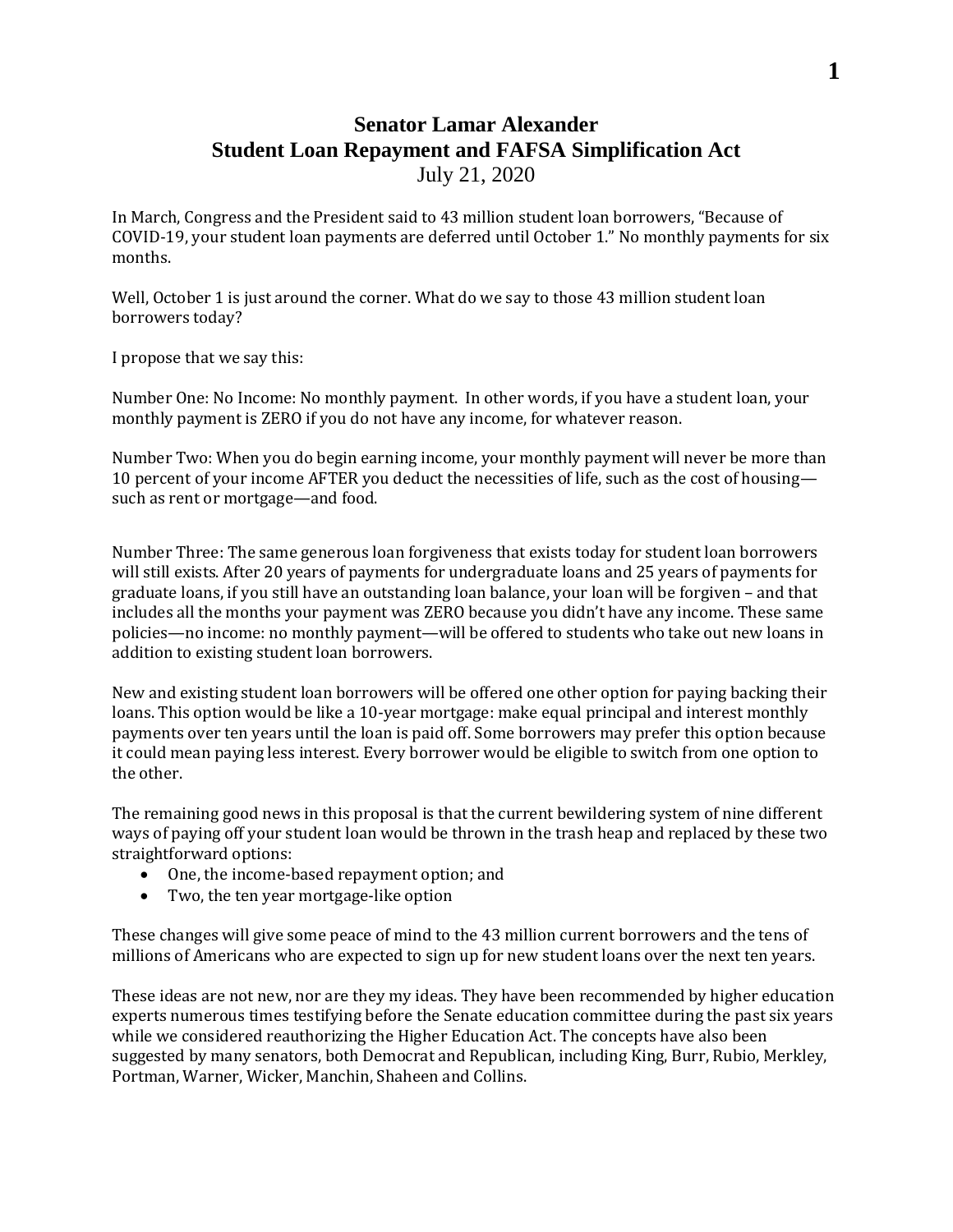While we are simplifying the student loan repayment system, I propose that we also finish the job of reducing the federal loan application of grants and loans, which every calls FAFSA, from about 108 questions to 20 to 33 questions. This is an enterprise that a number of us, both Democrats and Republicans, have been working on for years, including Senators Murray, Bennet, Jones, King, Collins Whitehouse, Gardner, Cornyn, Stabenow, Tillis, and Hassan.

Experts before the senate education committee have testified that simplifying the FAFSA in this way would remove obstacles that will make it easier for more low income Americans to attend colleges and would increase the number of Pell grants each year. Last Fall, Congress and the President, took the first step in simplifying the FAFSA by allowing the Internal Revenue Service to answer 22 questions for which applicants for grants and loans had already answered on their tax returns.

Twenty million American families who struggle to fill out this essential but unnecessarily complex form each year will be grateful to Congress if we complete the job of simplifying the federal aid application system at the same time we make it simpler for 43 million Americans to pay back their student loans.

Now there is one more piece of good news in this proposal, and this news is for the American taxpayer: Simplifying the student loan repayment system as well as the system for applying for student grants and loans will save taxpayers about \$10 billion over ten years, according to the Congressional Budget Office. That is because the simpler system of loan repayment which benefits students will also provide more certainty in the repayment of loans.

On October 1, 43 million Americans with student loans are going to have to restart making their student loan payments.

Congress deferred student loan payments in March when the CARES Act COVID-19 relief bill was signed into law, but that deferment expires on September 30.

There has never been a more important time to end the maddening complexity of student loan repayment and make it simpler for Americans to pay off their student loans.

Let me review briefly how the Student Loan Repayment and FAFSA Simplification Act will work. It offers student loan borrowers just two options: a standard 10 year repayment plan, just like a mortgage, or an income-based repayment plan.

So for borrowers with no income, if they choose an income-based repayment plan their monthly payment would be \$0.

If a borrower in an income-based repayment plan earns income, the borrower's monthly payment would be based on the amount of that income.

The average student loan for a four-year college graduate today is about \$30,000.

So, someone with \$30,000 in student loan debt making \$52,000 each year would be expected to pay 10% of that borrower's discretionary income, which is about \$274 per month income. Borrowers under this plan would never have to pay more than 10 percent of their income that is not needed for necessities.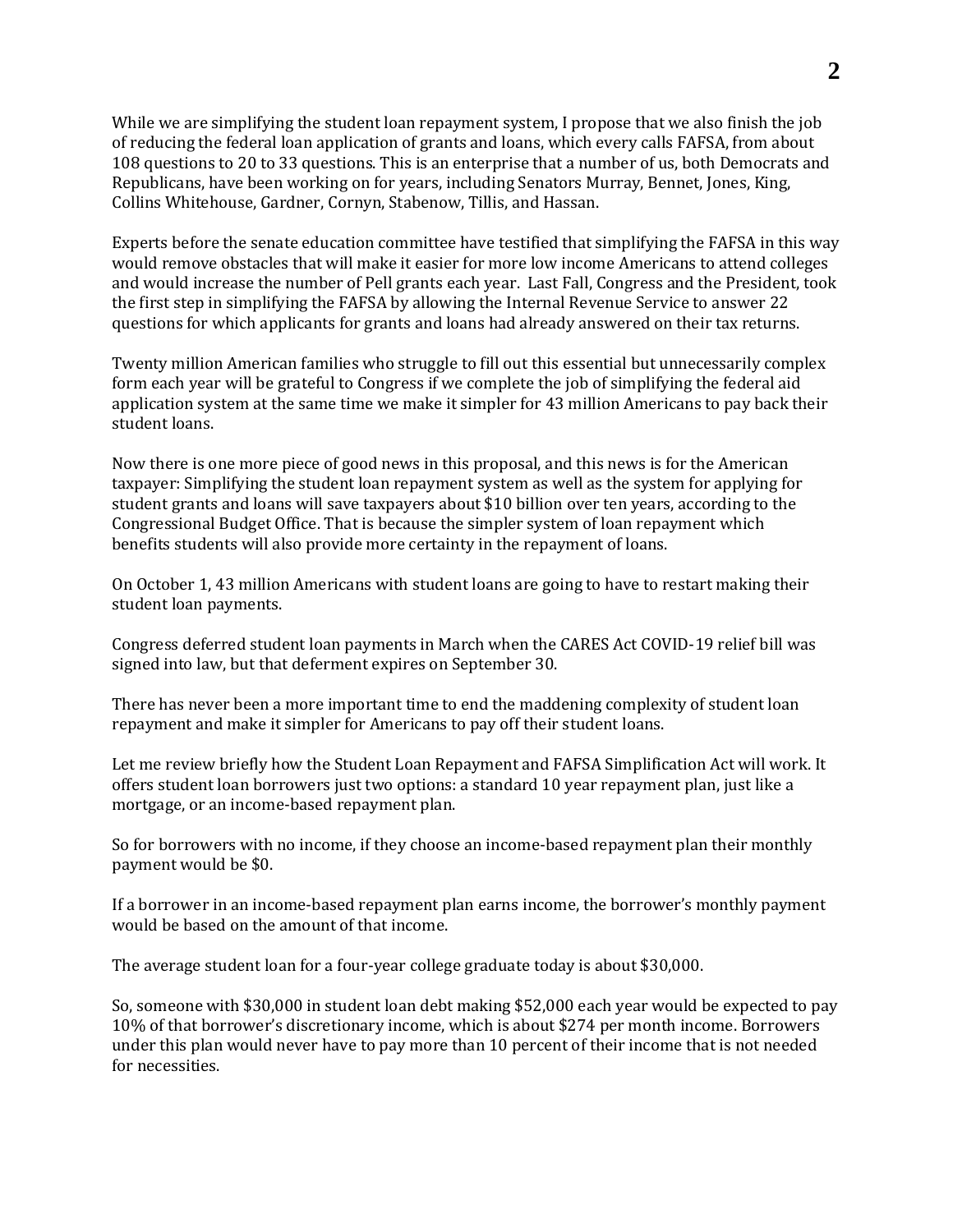If we don't pass this legislation now, before October 1, here's what will happen: Because of the confusing repayment system we have today, too many borrowers will have ended up in an unaffordable standard 10-year repayment plan with payments so high they will find themselves in default.

When we are through this pandemic—the economy improves and these borrowers are ready to tackle their debts—they'll find that their student loan debt may have soared out of control.

Senator Murray and I have been working on reauthorizing the Higher Education Act for nearly 6 years now. Held 19 hearings over that time. Senator Murray and I were making good progress. In fact I was hopeful the Senate Health, Education, Labor and Pensions Committee would mark up a higher education reauthorization bill this past Spring. But between impeachment and COVID that just didn't work out.

In January 2018 at a Senate Health, Education, Labor and Pensions Committee hearing, I said that the consensus I saw emerging was simpler, more effective regulations to make it easier for students to pay for college and to pay back their loans.

We discussed the complexity of the federal financial aid system, which is so complex that even those in the higher education system can have trouble navigating it. At a roundtable at the University of Tennessee – Martin, a Tennessee college president told me it took him months to figure out how to help his daughter pay off her federal student loans in full, even with the money in hand.

So this is not a new problem, and the solution I am proposing has been discussed by our committee and many senators outside the committee for nearly 6 years.

Simplifying student loan repayment will help both those facing student loan payments starting again on October 1, but also the millions of students graduating with student debt.

When it comes time to start repaying on these loans, students have to navigate through a complicated number of options – nine in total.

- 10-year standard repayment, which is like a mortgage
- Graduated standard repayment –payments start small and then grow until you pay off your loan in 10 years
- Two Extended repayment options
	- o Pay off your loan in 25 years
	- o Standard format or graduated format
- 5 different programs based on your income
	- o Income Contingent Repayment
		- Pay 20% of your discretionary income
		- Forgiveness of any remaining loan balance after 25 years
	- o Original Income Based Repayment
		- Loans issued between July 1, 2009 and July 1, 2014
		- Pay 15% of your discretionary income
		- Monthly amount capped to no more than amount of 10-year standard
		- **Forgiveness of any remaining loan balance after 25 years**
	- o Revised Income Based Repayment
		- Loans issued after October 1, 2011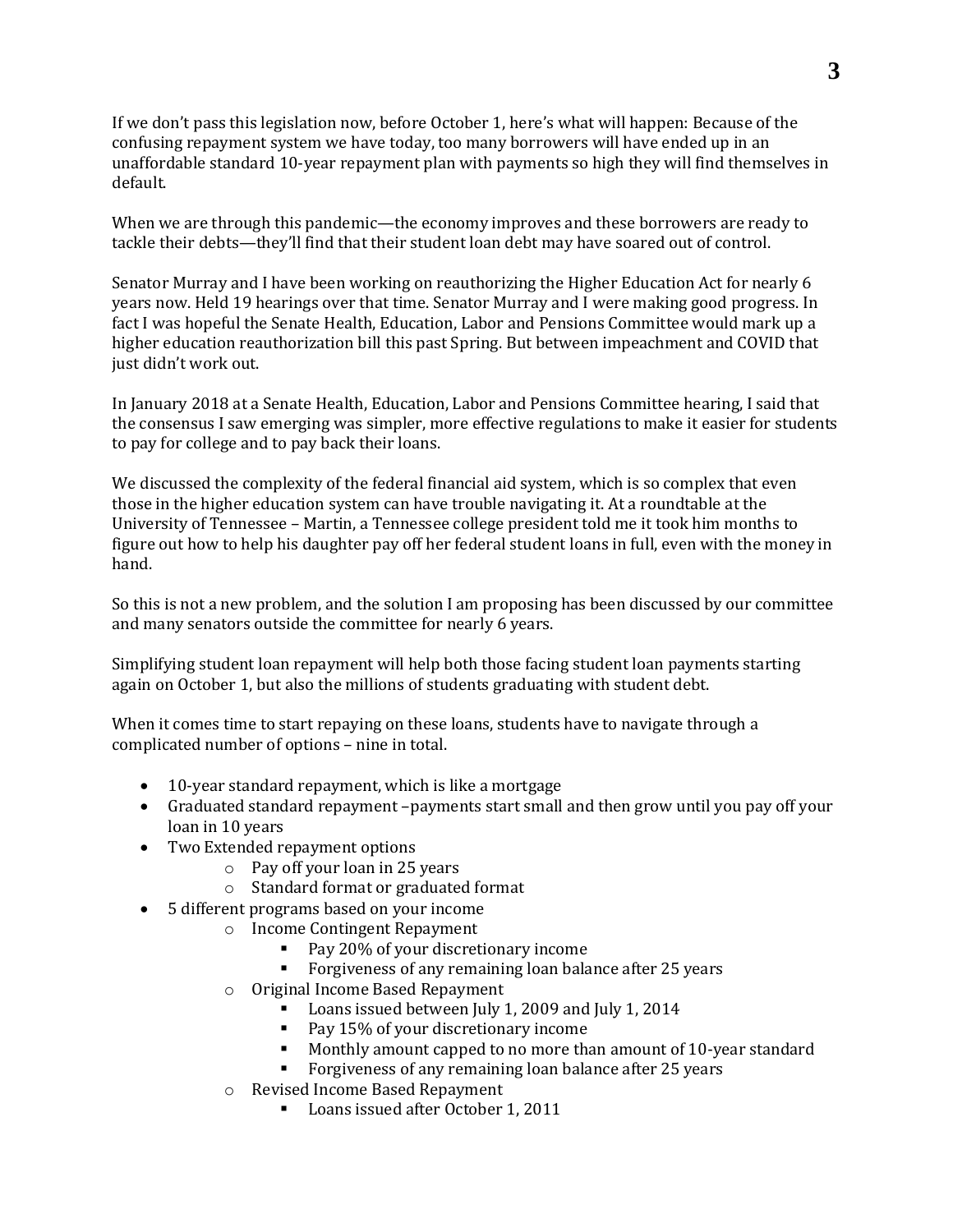- Pay 10% of your discretionary income
- Monthly amount capped to no more than amount of 10-year standard
- Forgiveness of any remaining loan balance after 20 years
- o Pay as You Earn
	- Pay 10% of your discretionary income
	- Monthly amount capped to no more than amount of 10-year standard
	- **Forgiveness of any remaining loan balance after 20 years**
- o Revised Pay as You Earn Repayment
	- Pay 10% of your discretionary income
	- **Monthly amount is not capped**
	- If all debt is from undergraduate debt, then any remaining balance forgiven after 20 years.
	- If any debt from graduate debt, then any remaining balance forgiven after 25 years.

Now if I lost you wandering through these nine confusing options, you can get a sense of how 43 million student loan borrowers must feel.

The Student Loan Repayment and FAFSA Simplification Act ends that confusion.

The Student Loan Repayment and FAFSA Simplification Act will reduce those 9 repayment plans down to 2:

- One standard 10-year payment, like a mortgage; and
- One payment based on income.

In addition, the bill reduces the complexity for borrowers who wish to participate in the Public Service Loan Forgiveness program which creates an incentive for borrowers to pursue jobs in public service.

The Public Service Loan Forgiveness program requires a borrower to: Serve in an eligible public service job, like a teacher, firefighter, or local or state government; and Make 120 on-time payments in an eligible repayment program.

Today not all of the nine current repayment plans are eligible for public service loan forgiveness and borrowers can have a hard time figuring out which plans to choose.

Under the legislation I'm introducing today, a borrower who wants loan forgiveness can't choose the wrong plan – whether a borrower chooses the standard 10-year repayment plan or the incomebased repayment plan, a borrower is able to participate in public service loan forgiveness.

By the end of September, in less than three months, 43 million student loan borrowers will be required by law to begin monthly payments again on their loans. Many of those borrowers won't be able to afford those payments.

I propose that we say to those borrowers. We have a better option for you. No Income: No monthly payment, whether because of COVID-19 or for any other reason. In other words, if you have a student loan, you may defer your monthly payment if you do not have any income.